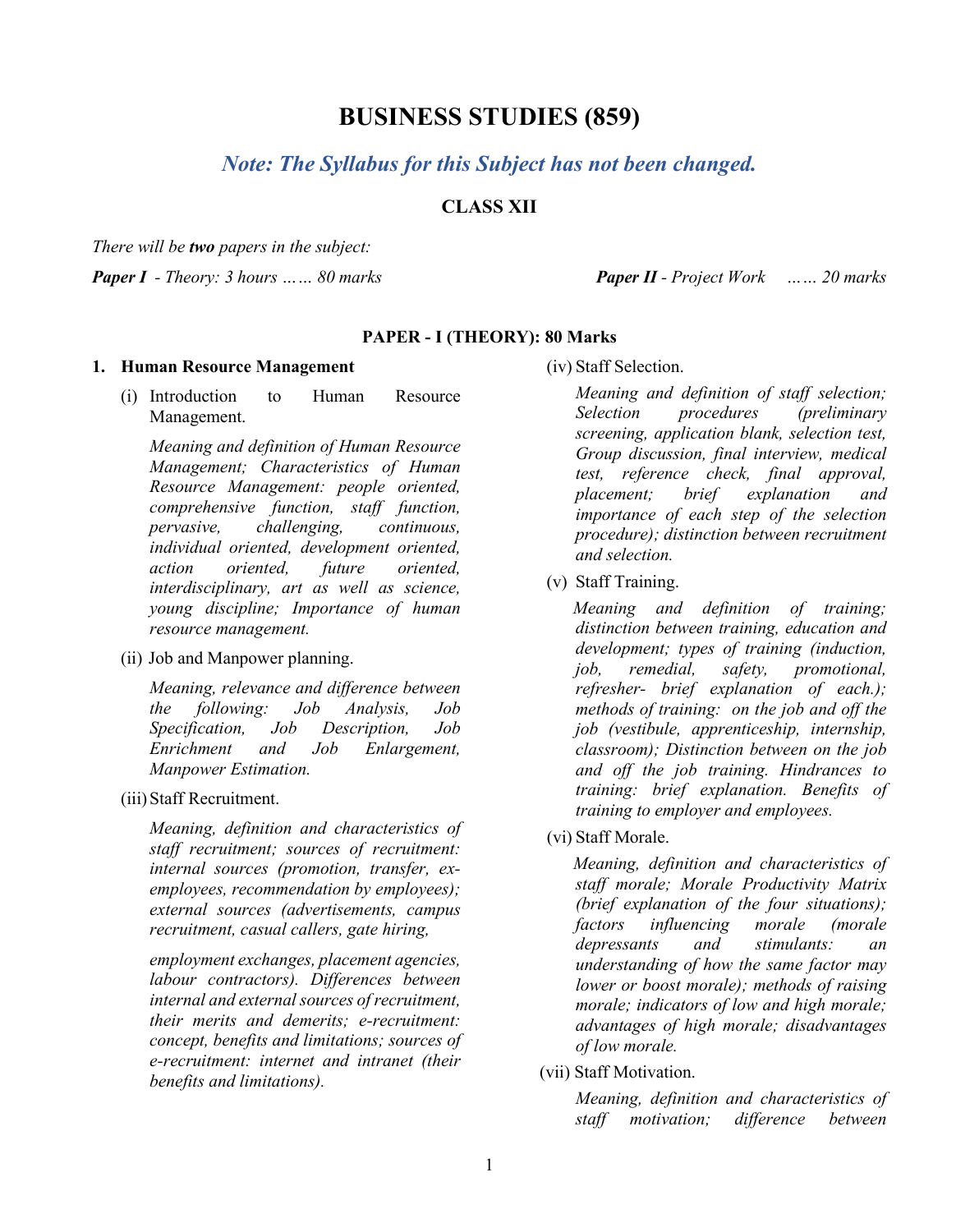*motivation and morale; importance of staff motivation to the employer and the employee ; factors influencing motivation: monetary and non-monetary incentives; differences between monetary and non-monetary incentives; Maslow's theory of the Hierarchy of Human Needs (explanation of the theory with the help of the pyramid, assumptions and criticism of the theory); Herzberg's Two-factor Theory (Motivation and Hygiene Factors).*

(viii)Staff Remuneration.

*Meaning and definition of Staff remuneration, Methods of wage payment – Time Rate and Piece Rate System (An explanation of the two systems along with their merits, demerits and suitability, differences between the two); Pay Slip and Payroll - Meaning, Differences, Components, Specimens of both. Various staff benefits: Employee Provident Fund, National Pension System, Group Insurance (medical and life), encashment of leave, gratuity, (basic understanding only). Types of leaves (casual, medical/sick, earned / privilege, maternity/ paternity, sabbatical/ study, leave without pay: basic understanding only)*

(ix) Staff Leadership.

*Meaning and definition of staff leadership; Distinction between Leadership and Management; Leadership styles: Autocratic, Democratic, Laissez-Faire (brief explanation, advantages, disadvantages and comparison between each style); Leadership continuum (brief description); Situational leadership (brief description); Blake & Mouton Managerial Grid (brief explanation).* 

(x) Staff Appraisal.

*Meaning and definition of Performance Appraisal and Potential Appraisal; Distinction between the two; Objectives and importance of Performance Appraisal, Methods of Performance Appraisal - merit grading, appraisal by results, appraisal by superior staff: self-appraisal; 360*° *appraisal (brief explanation of each method* 

*and their respective advantages and disadvantages).*

(xi) Staff Promotion and Transfer.

*Staff Promotion - Meaning, definition, benefits and limitations of promotion; Open and Closed policy of promotion (meaning and differences); a brief understanding of the concept of Dry promotion and upgrading and distinction between the two; requirements of a sound promotion policy; Basis of promotion: seniority, merit, seniority-cum-merit (brief explanation of each and the advantages, disadvantages, comparison between seniority basis and merit basis.)*

*Staff Transfer: Meaning, definition and need for transfer; Types of transfers: replacement, versatility, remedial, production (meaning and relevance of each type).*

(xii) Staff Separation.

*Meaning of Staff separation; means of staff separation: Retirement (Compulsory and Voluntary), Lay off, Retrenchment, Resignation, Suspension (Meaning and distinction only), Dismissal: grounds for dismissal, procedure for staff dismissal.*

*Exit Interview-Meaning and importance.*

(xiii)Emerging trends in Human Resources.

*Flexible Hours, Permanent part time, Work from home, Retainership, Virtual teams, Self-managing teams (SMTs) - only meaning of the above terms.*

## **2. Business Communication and Correspondence**

(i) Business Communication

*Meaning and definition of communication; importance of communication in business, elements of the Communication Process, Methods of communication: Oral, Written, Gestural, Visual (Meaning, advantages and disadvantages of all these methods), Difference between oral and written communication, Types of communication: On the basis of area of operation (Internal and External), on the basis of relationship*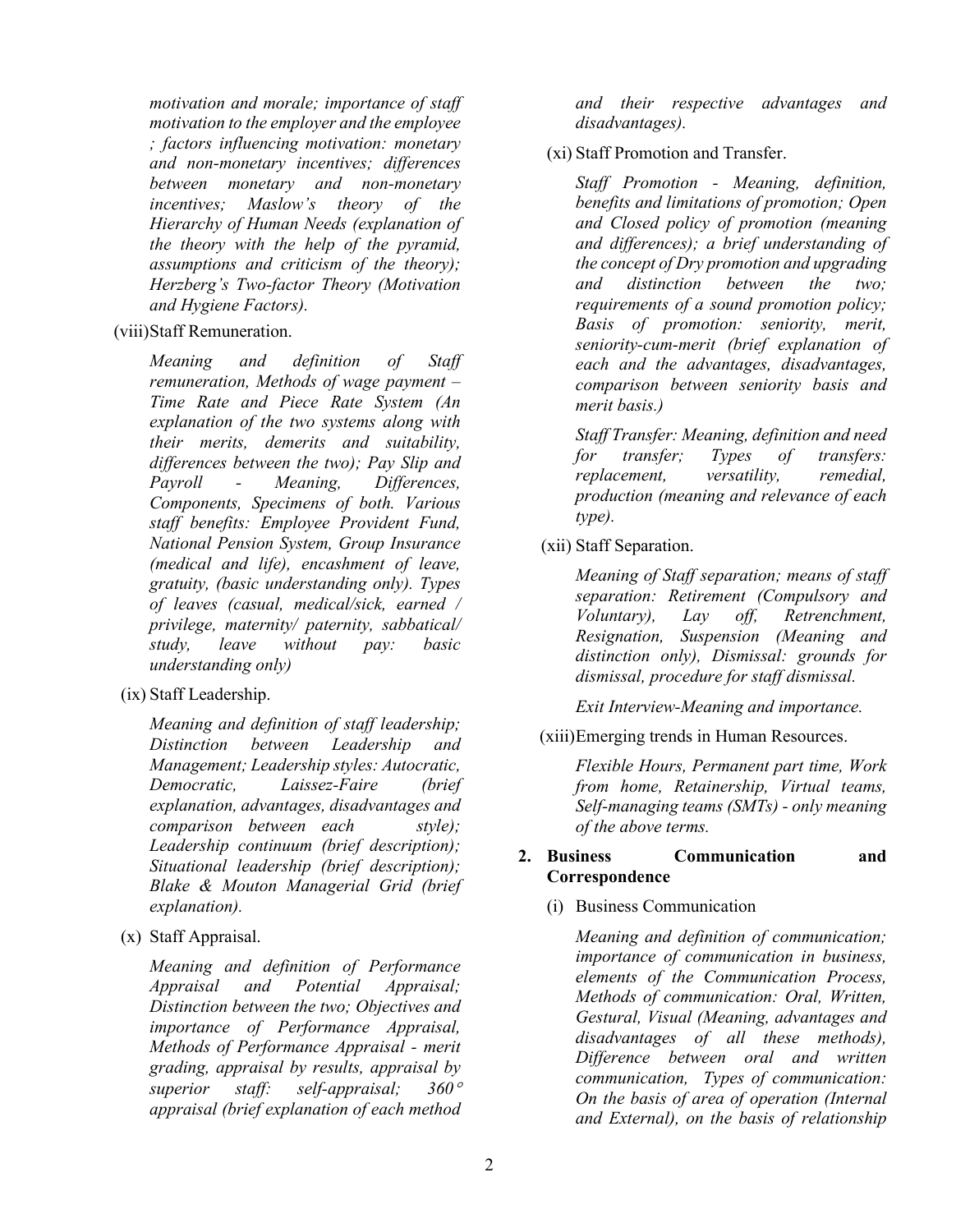*(Formal and Informal), on the basis of direction (Horizontal, Vertical-upwards and downwards, Diagonal), Meaning, Advantages and Disadvantages of each; distinction between - Internal and External; Formal and Informal; Horizontal and Vertical Communication; Barriers to Communication (Semantic, Physical and Mechanical, Organisational, Socio-Psychological: meaning only, detailed explanation not required); overcoming the barriers to communication.*

#### (ii) Business Correspondence

*Need and functions of business correspondence.*

#### *Business Letters*

*Elements and contents of various business letters; types of letters: solicited and unsolicited letters of application for a job, along with drafting of biodata; Interview letter, Offer of Appointment, Letter of resignation, Letter of enquiry, Quotation letter, Order letter, Complaint letter, Reply to Complaint letter).*

*NOTE: Candidates should be able to draft all of the above types of letters, using the appropriate format.*

#### *Reports*

*Meaning and definition of Reports; types of reports: statutory, non- statutory, private, public, informational, interpretative, routine/periodic, special; brief explanation of each type of report; differences between statutory and non-statutory, private and public, informational and interpretative, routine/periodic and special report. Format of report (report writing not required).*

(iii)Current trends in Business Communication: e-mail and video conferencing.

*Meaning and uses of e-mail and video conferencing.*

## **3. Business Size and Finance**

(i) Various business entities.

*Meaning, definition and distinction between sole proprietorship, partnership, private* 

*limited company and public limited company.*

(ii) Sources of business finance

*A basic understanding of the following: Equity and preference shares, debentures and bonds, retained profits, public deposits, loans, trade credit, discounting of bills of exchange, global depository receipt, Angel investors, venture capitalists, crowd funding, peer to peer funding, factoring.*

#### **4. Globalisation and recent trends in Business**

(i) Globalisation.

*Meaning, nature, opportunities and threats of globalization for business; brief understanding of how globalization has been instrumental in transforming the manner in which Business is conducted.*

(ii) e-Business.

*Meaning, nature and importance of e- business to the buyer and to the seller.*

(iii) Outsourcing.

*Concept of outsourcing; Parties involved – the outsourcer, the outsourced and the service provider – the respective advantages and disadvantages of each of the above.*

(iv) Types of Outsourcing.

*Business Process Outsourcing (BPO), Knowledge Process Outsourcing (KPO), and Business Legal Process Outsourcing (LPO).*

*Basic understanding of the above*.

(v) Online means of conducting business.

*Business to Consumer (B2C), Consumer to Consumer (C2C), Business to Business (B2B), Intra Business (Intra B) and, Business to Government (B2G), Government to Business (G2B).*

*Basic understanding of the above with a few examples.*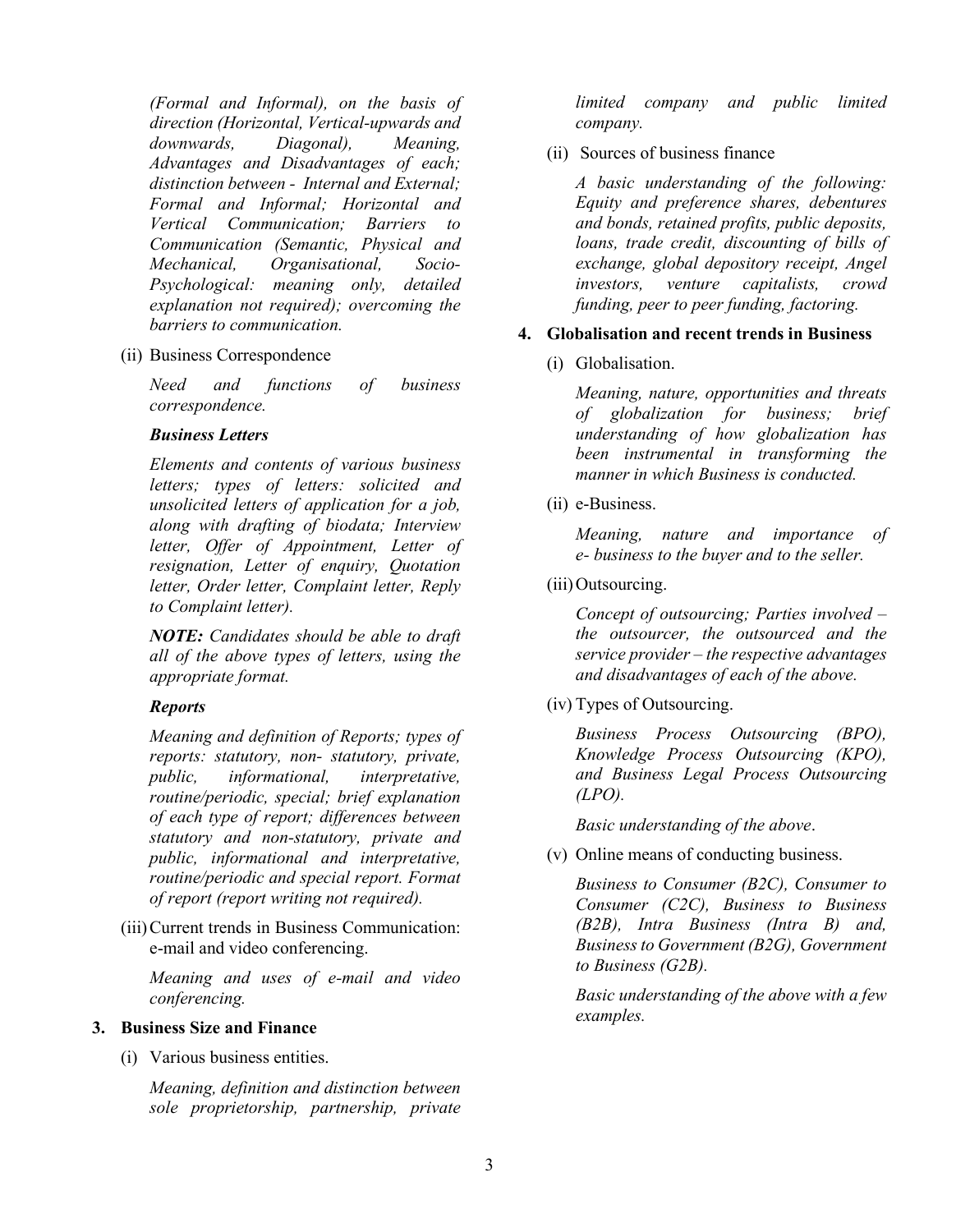### **5. Business Regulators and Intermediaries**

(i) Regulators and Intermediaries.

*Meaning of the terms Regulators and Intermediaries.*

- (ii) Role of Regulators and Intermediaries.
	- (a) *Reserve Bank of India (RBI): Indian banks, foreign banks, Non-Banking Financial Companies (NBFC).*
	- (b) *Securities and Exchange Board of India (SEBI): stock exchanges, stock brokers, merchant bankers, depositories, mutual funds and credit rating agencies.*
	- (c) *Insurance Regulatory and Development Authority of India (IRDA): insurance companies, insurance agents and insurance brokers.*
	- (d) *Food Safety and Standards Authority of India (FSSAI): food processors, food packers.*
	- (e) *Bureau of Indian Standards (BIS): ISI mark given to industrial goods, consumer electrical goods, steel manufacturers.*

 *Only a basic understanding of the roles of the above regulators and intermediaries.*

## **PAPER II – PROJECT WORK: 20 Marks**

Candidates will be expected to have completed **two** projects from any topic covered in Theory.

**The project work will be assessed by the teacher and a Visiting Examiner appointed locally and approved by the Council.** 

Mark allocation for **each** Project [10 marks]:

| Overall format                 | 1 mark  |
|--------------------------------|---------|
| Content                        | 4 marks |
| Findings                       | 2 marks |
| Viva-voce based on the Project | 3 marks |

#### **A list of suggested Projects is given below:**

- 1. Analyse the recruitment process in any two companies of your choice. List the loopholes if any and give suggestions for improving the process. (You may also make a comparative study of the recruitment process).
- 2. Evaluate the selection process of any two firms from the corporate world and discuss their benefits and drawbacks vis-a-vis each other.
- 3. Study any two business organizations (one Multi National Company and one Indian Company) with regards to their Policies of Compensation (Increment policy, Incentive policy, Bonus and reward policy, retirement benefits).
- 4. Study the various types of leaves made available to employees. Leaves can be considered as financial cost to the organization. What other tangible and non-tangible benefits does the organization stand to gain from incurring this cost? Do the benefits justify the cost?
- 5. Consider any two successful business leaders. Give a brief account of their leadership styles. Explain the impact of their leadership styles in the achievement of the organizational goals of their respective organisations.
- 6. Analyse the emerging trends in human resource management and discuss their implementation in India (Comparative study of five organisations).
- 7. Make a comparative study of any two E-Businesses in terms of their Nature, Size, Products and Services offered, Functioning and Policies.
- 8. Select any two companies and study their sources of finance with respect to the amount procured and advantages and disadvantages of each source of finance
- 9. Select any BPO or KPO and explain the outsourced functions that it performs. Discuss the impact of outsourcing in general and specifically on the profitability of the outsourcing organization.
- 10. Study any one regulator and the intermediaries under it. Give an account of their functions and how it helps the common man.

**NOTE:** No question paper for Project work will be set by the Council.